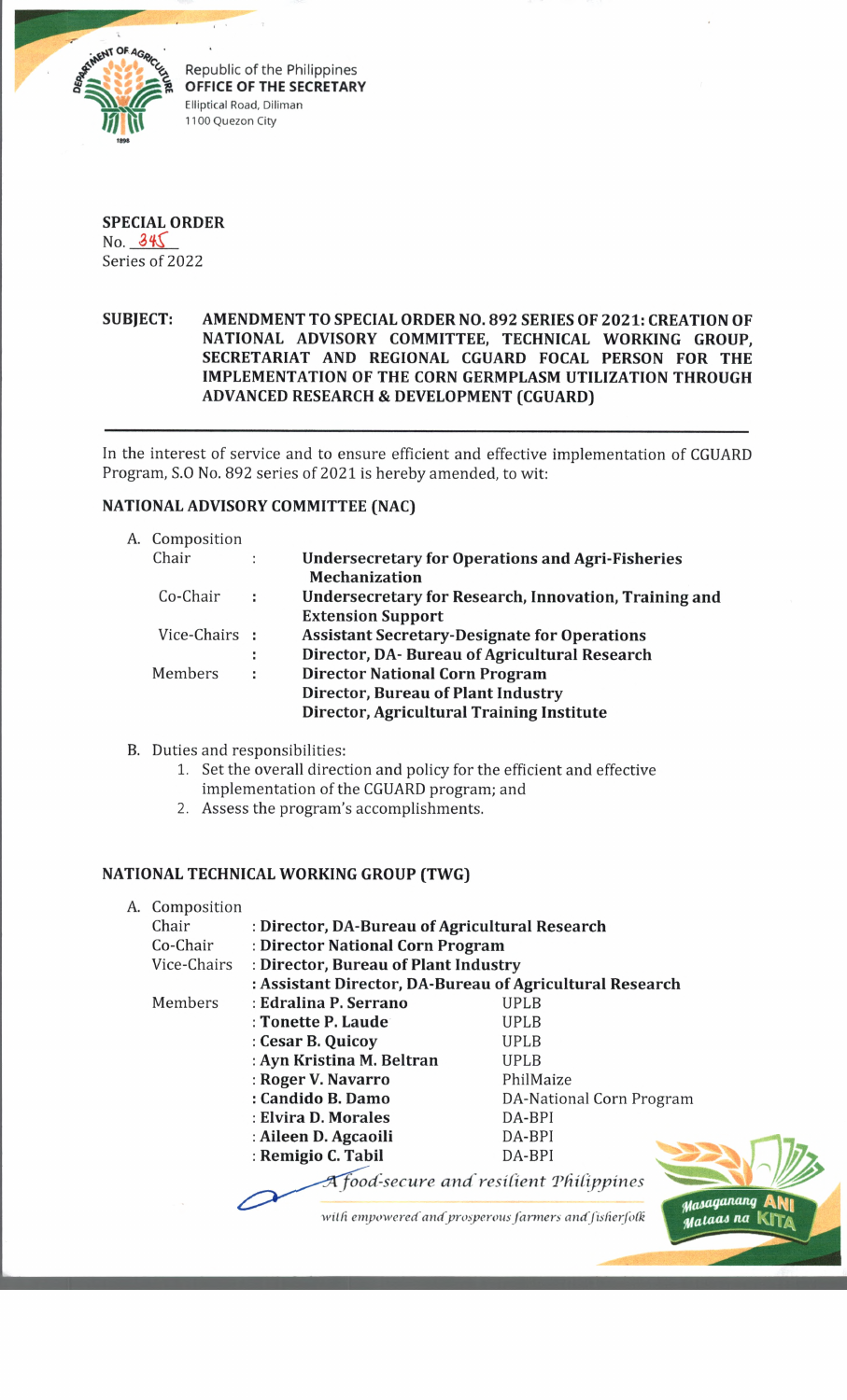**: Nemielynn P. Pangilinan : Roynic Y. Aquino : Salvacion M. Ritual : Anthony B. Obligado : Julia Lapitan : Raymond Patrick Cabrera**

**: Artemio Salazar**

DA-ATI DA-RFO 2/CVRC DA-BAR DA- BAR DA-BAR DA-BAR Program Coordinator

- B. Duties and responsibilities:
	- 1. Prepare the operational activities related to the implementation of CGUARD Program;
	- 2. Approve the annual work and financial plan of CGUARD program;
	- 3. Review, monitor and evaluate the CGUARD accomplishments;
	- 4. Recommend appropriate actions to address issues and problems related to CGUARD implementation; and
	- 5. Undertake other activities related to CGUARD as may be recommended by the National Advisory Committee.

## **NATIONAL SECRETARIAT**

A. Composition

| Chair   | : Apolonia A. Mendoza               | DA-BAR                   |
|---------|-------------------------------------|--------------------------|
| Members | : Rhea D. Desalesa                  | DA-BAR                   |
|         | : Chiqui M. Padullon                | DA-BAR                   |
|         | : Bernalin P. Cadayong-Cruz DA- BAR |                          |
|         | : Glenn Dimayuga                    | DA-BAR                   |
|         | : Chrystel Venus F. Fonseca         | DA-BAR                   |
|         | : Rosel L. Parado                   | DA-National Corn Program |
|         |                                     |                          |

Duties and responsibilities:

1. Regular tracking of CGUARD outputs and activities;

2. Document highlights of the minutes of meetings and action plans;

- 3. Consolidate regional CGUARD reports; and
- 4. Do other administrative tasks in support to the CGUARD Program.

### **REGIONAL CGUARD FOCAL PERSON**

A. Composition CAR: **Nicasio S. Baucas** Region 1: **Ruel M. Ramos** Region 2: **Roynic Y. Aquino** Region 3: **Lorna G. Rubion** Region 4A: **Jane Vanessa Yamido** Region 4B: **Romnel Salazar** Region 5: **Leo Enrico Beltran** Region 6: **Primitiva B. Malaga** Region 7: **Teresita A. Mangaya-ay** Region 8: **Alicia D. Bulawan** Region 9: **Resurreccion T. Esturas** Region 10: **Carmelito R. Lapoot** Region 11: **Estela C. Cuestas** Region 12: **Vincent M. Porras** 

*JA food-secure and resilient 'Philippines*



with empowered and prosperous farmers and fisherfolk